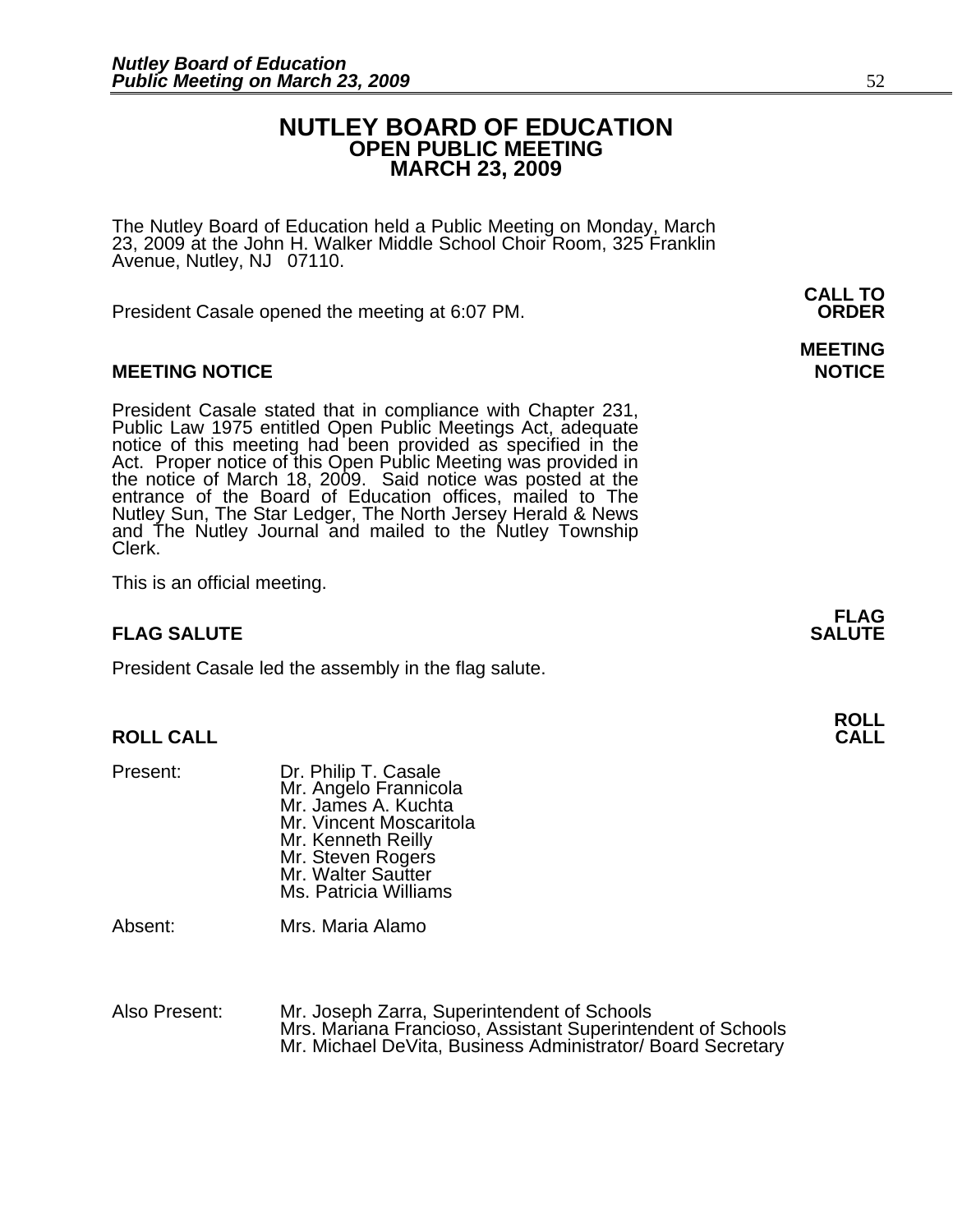Trustee Reilly stated he had reviewed documents received from Administration regarding cuts.

The Board discussed staff cuts, basic skills teachers, stimulus money, Title I money, County Superintendent's approval of the Budget, non-staff cuts and shared services.

#### **HEARING OF CITIZENS (Resolutions Only)** The setting of the CITIZENS of the CITIZENS

Resident Mike Russo spoke about athletic cuts, legal fees and judgments against the district, support services, equipment costs, food service costs, administrative costs, administrative salaries, contracts for non-bargaining employees and custodial services.

Resident Alan Thomas spoke about the security amount in the budget , Autism Program, expenditure lines for improvement of instruction and closing schools at a reasonable time for Parks and Rec.

Resident Mike Recchione asked about the food service program, health benefits and the plan for future budgets.

Resident Victoria Flynn asked questions about the Spring Garden Gym plans.

Resident Joe Iannini spoke about practical savings in the budget (best practices) and managing information.

Resident Neil Henning asked about the Autism Program and integrating Special Ed students.

A resident asked about the Gifted and Talented Program.

Trustee Reilly gave a presentation on the design of the Spring<br>Garden gym.

Several residence asked questions and made comments not limited to the following:

-Windows in the Gym -Elevator Location -HVAC System -Size of Driveway -Traffic Studies -Teacher Parking/Visitor Parking -Playground for Students -Timeframe of Construction -Safety During Construction -Rooftop HVAC Units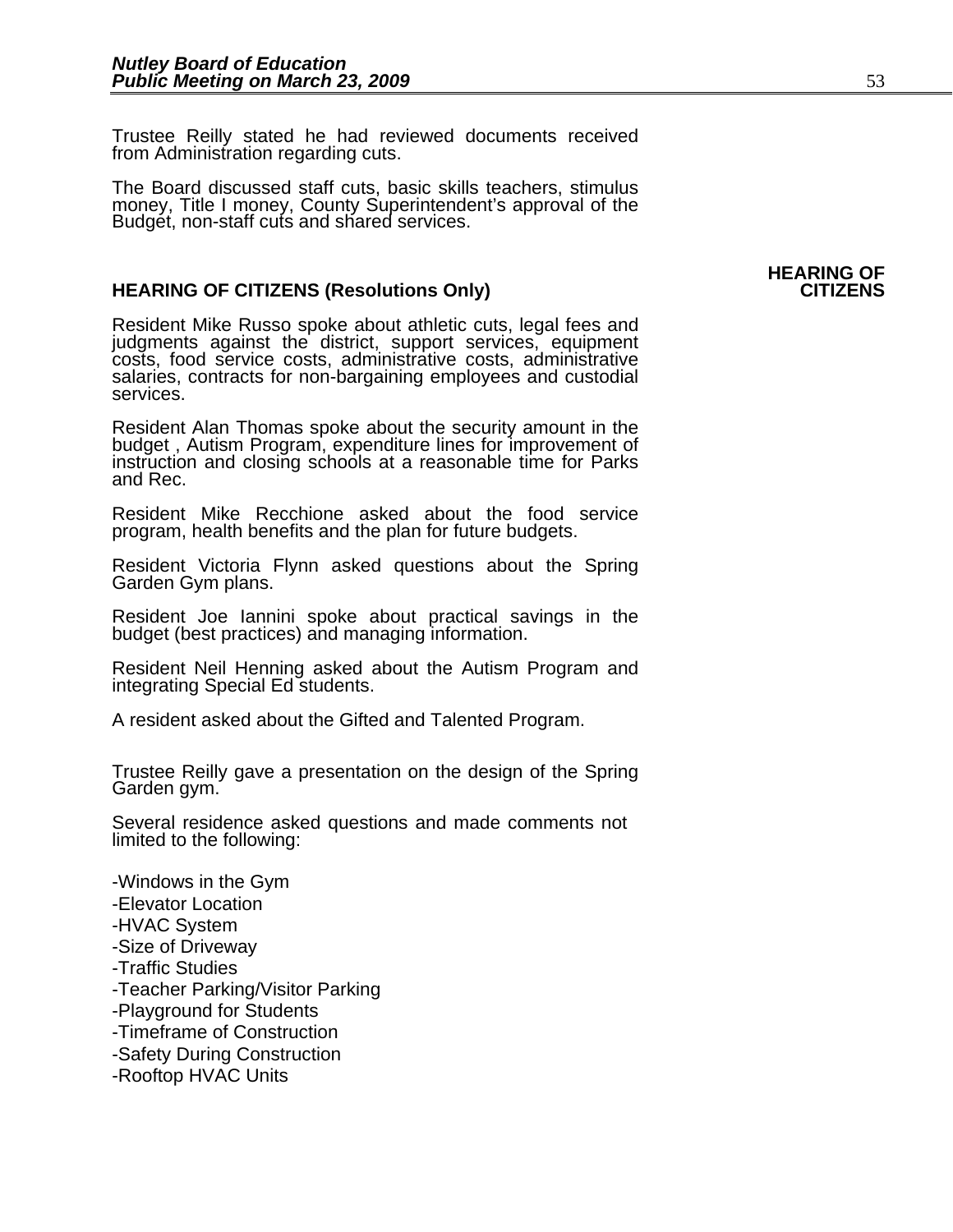Trustee Reilly thanked his fellow Board Members and Administration for their hard work during the design phase of the Spring Garden Project.

# *RESOLUTIONS*

Trustee Kuchta moved, and Trustee Frannicola seconded, the following resolutions Nos. 1-3. Upon being put to a roll call vote the resolutions were unanimously approved.

# **2009-10 DISTRICT**

**RESOLUTIONS** 

 **TRAVEL MAXIMUM** 

#### 1. **2009-2010 BUDGET SCHOOL DISTRICT TRAVEL MAXIMUM**

WHEREAS school district By-Law 0147 Board Member Compensation and Expenses, Policy 3440 Teaching Staff Members Job Expenses and Policy 4440 Support Staff Members Job Expenses, and NJAC 6A:23b-1.2(b), provide that the Board of Education shall establish in the annual school budget a maximum expenditure amount that may be allotted for such travel and expense reimbursement for the 2009-2010 school year, and

WHEREAS the tentative budget adopted by the Board of Education on March 16, 2009 included funds for travel and travel-related expenses in accordance with the above by-law, policies and NJ Administrative Code Regulations,

NOW BE IT RESOLVED that the Board of Education hereby establishes the school district travel maximum for the 2009- 2010 school year in the sum of \$58,512, as contained in the appropriate budgetary accounts, and

BE IT FURTHER RESOLVED that the amount spent to date for the 2008-2009 school year is \$22,634, and

ALSO BE IT FURTHER RESOLVED that the Board Secretary/Business Administrator shall track and record these costs to insure that the maximum amount is not exceeded.

## 2. **APPROVAL OF SPRING GARDEN GYM PLANS**

BE IT RESOLVED that the Board of Education approves the<br>plans for the Spring Garden Gym that are on file in the Business Administrator's Office.

#### **APPROVAL OF SPRING GARDEN GYM**